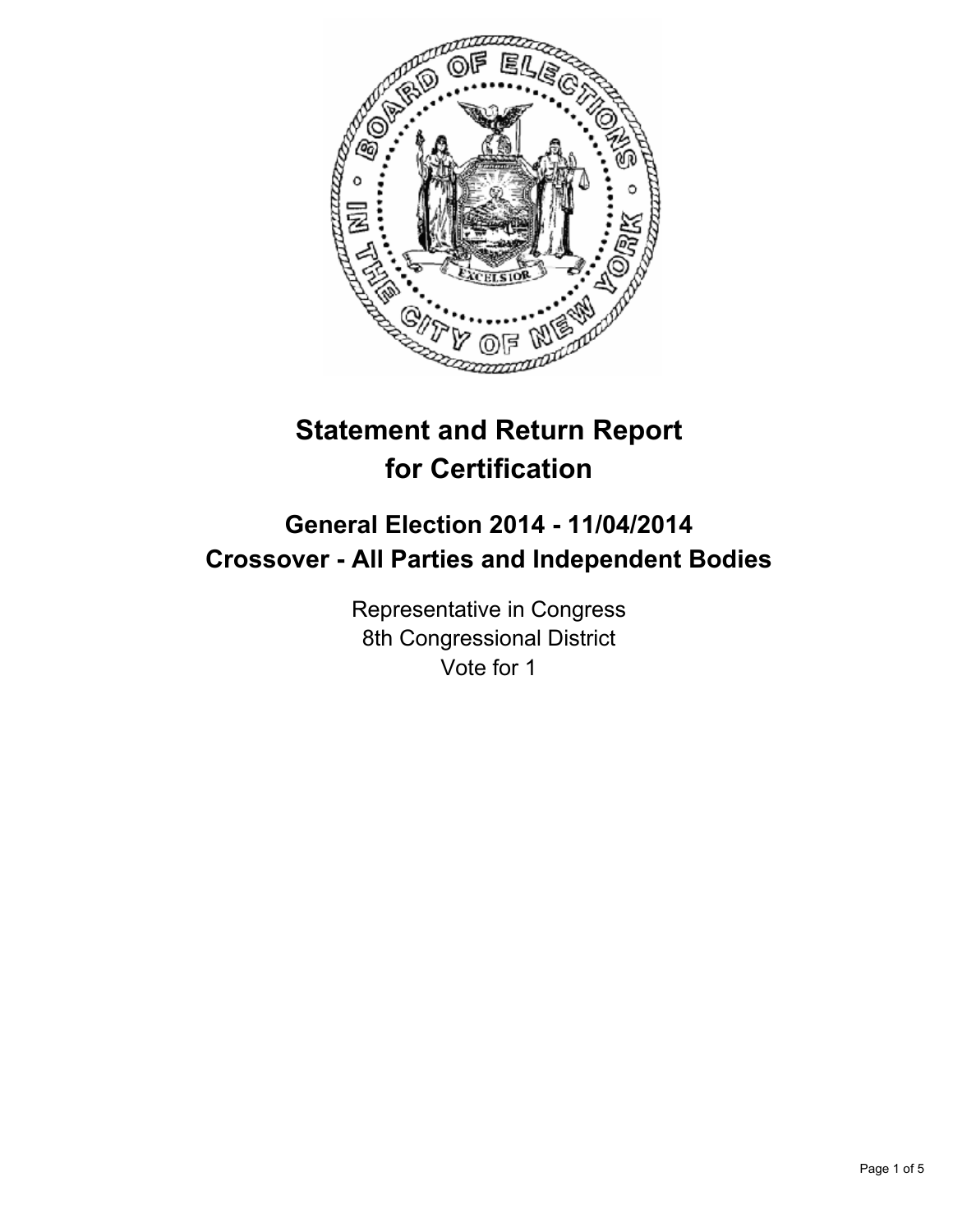

# **Kings County**

| PUBLIC COUNTER                                           | 85,881 |
|----------------------------------------------------------|--------|
| <b>EMERGENCY</b>                                         | 11     |
| ABSENTEE/MILITARY                                        | 1,576  |
| <b>FEDERAL</b>                                           | 215    |
| SPECIAL PRESIDENTIAL                                     | 0      |
| AFFIDAVIT                                                | 1,434  |
| <b>Total Ballots</b>                                     | 89,117 |
| Less - Inapplicable Federal/Special Presidential Ballots | 0      |
| <b>Total Applicable Ballots</b>                          | 89,117 |
| HAKEEM S. JEFFRIES (DEMOCRATIC)                          | 67,934 |
| ALAN BELLONE (CONSERVATIVE)                              | 5,155  |
| HAKEEM S. JEFFRIES (WORKING FAMILIES)                    | 6,585  |
| ANGUS FISCHER (WRITE-IN)                                 | 1      |
| ANNE BUSH (WRITE-IN)                                     | 2      |
| BARRY ELKAYAM (WRITE-IN)                                 | 1      |
| BRIAN T NOEL (WRITE-IN)                                  | 1      |
| CAT SMITH (WRITE-IN)                                     | 1      |
| CHARLES BARRON (WRITE-IN)                                | 3      |
| COLIN BEAVEN (WRITE-IN)                                  | 1      |
| CONRAD TILLAND (WRITE-IN)                                | 1      |
| DANIL SLAVIN (WRITE-IN)                                  | 1      |
| DOMENIC M. RECCHIA JR. (WRITE-IN)                        | 2      |
| <b>GUILLAUME BUELL (WRITE-IN)</b>                        | 1      |
| JAMES BROWN (WRITE-IN)                                   | 1      |
| JAMES TILLMAN (WRITE-IN)                                 | 1      |
| JENIFER HEIMAN (WRITE-IN)                                | 1      |
| JORDAN MAMET (WRITE-IN)                                  | 1      |
| KAITLYN COHEN (WRITE-IN)                                 | 1      |
| KEN PEGULA (WRITE-IN)                                    | 1      |
| KIERA MUGGENBURG (WRITE-IN)                              | 1      |
| LETRTICE JAMOS (WRITE-IN)                                | 1      |
| LUMUMBA BANDELE (WRITE-IN)                               | 1      |
| MICHAEL MADDOX (WRITE-IN)                                | 1      |
| <b>NOAH SINGMAN (WRITE-IN)</b>                           | 1      |
| OLANIKE ALABI (WRITE-IN)                                 | 1      |
| OM BOGIE (WRITE-IN)                                      | 1      |
| PETER M. BESSADA (WRITE-IN)                              | 1      |
| RALPH NADER (WRITE-IN)                                   | 3      |
| ROGER WAREHAM (WRITE-IN)                                 | 1      |
| RUSSEL E. GALLO (WRITE-IN)                               | 1      |
| SEAN PATRIC MALONEY (WRITE-IN)                           | 1      |
| SOURAV SEN (WRITE-IN)                                    | 1      |
| STEPHAWE F. ADAM (WRITE-IN)                              | 1      |
| STEPHEN BISAGN (WRITE-IN)                                | 1      |
| STEVE PERRY (WRITE-IN)                                   | 1      |
| STEWART MILSTEIN (WRITE-IN)                              | 1      |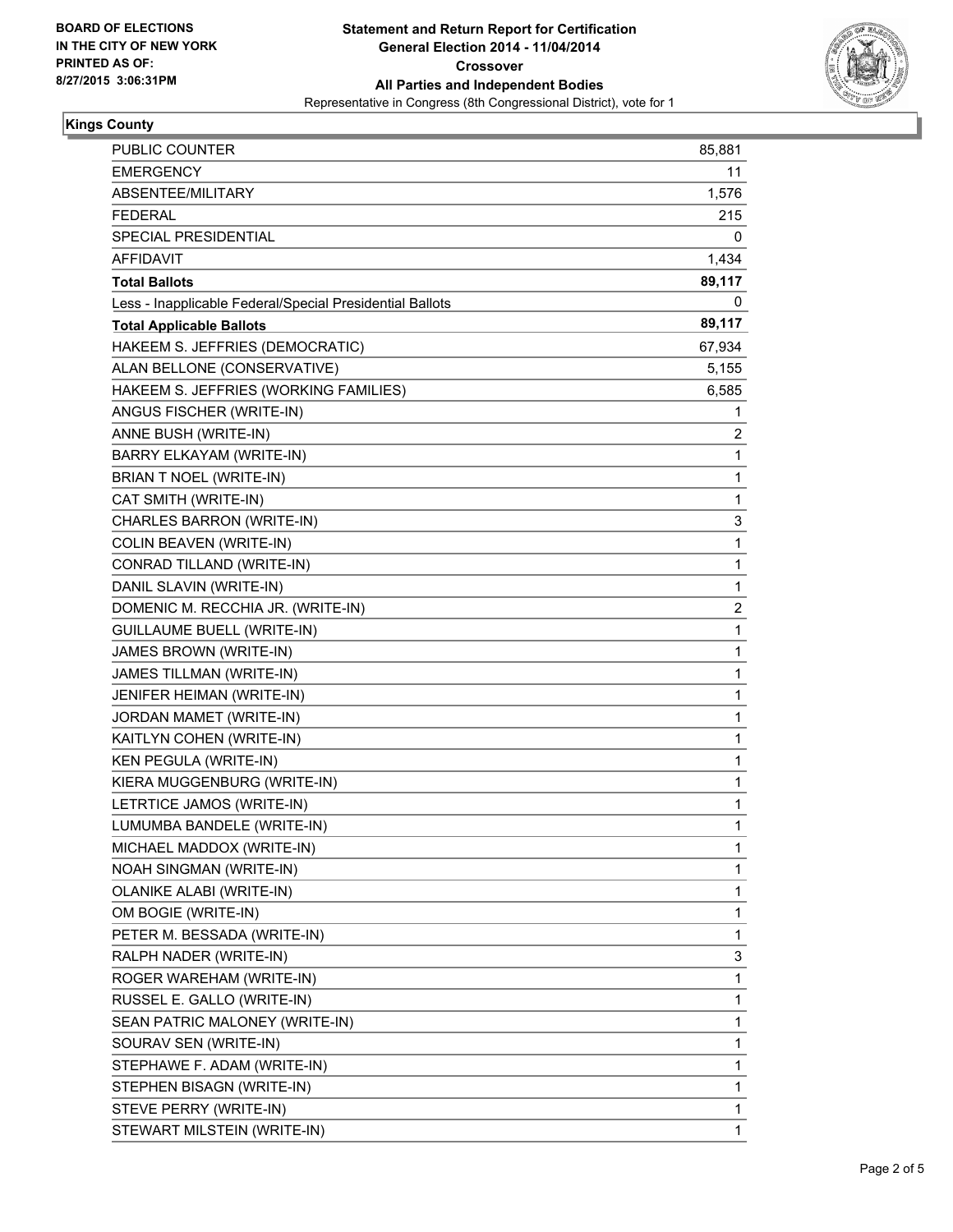

# **Kings County**

| THERESA WILLIAMS (WRITE-IN)        |        |
|------------------------------------|--------|
| UNATTRIBUTABLE WRITE-IN (WRITE-IN) | 24     |
| WALTER BLACK (WRITE-IN)            |        |
| <b>Total Votes</b>                 | 79.740 |
| Unrecorded                         | 9.377  |

### **Queens County**

| <b>PUBLIC COUNTER</b>                                    | 5,761 |
|----------------------------------------------------------|-------|
| <b>EMERGENCY</b>                                         | 1     |
| <b>ABSENTEE/MILITARY</b>                                 | 167   |
| <b>FEDERAL</b>                                           | 15    |
| <b>SPECIAL PRESIDENTIAL</b>                              | 0     |
| <b>AFFIDAVIT</b>                                         | 53    |
| <b>Total Ballots</b>                                     | 5,997 |
| Less - Inapplicable Federal/Special Presidential Ballots | 0     |
| <b>Total Applicable Ballots</b>                          | 5,997 |
| HAKEEM S. JEFFRIES (DEMOCRATIC)                          | 2,535 |
| ALAN BELLONE (CONSERVATIVE)                              | 1,518 |
| HAKEEM S. JEFFRIES (WORKING FAMILIES)                    | 201   |
| ANTHONY MICHAEL SPERO (WRITE-IN)                         | 1     |
| MICHAEL M MOSSA (WRITE-IN)                               | 1     |
| UNATTRIBUTABLE WRITE-IN (WRITE-IN)                       | 3     |
| <b>Total Votes</b>                                       | 4,259 |
| Unrecorded                                               | 1.738 |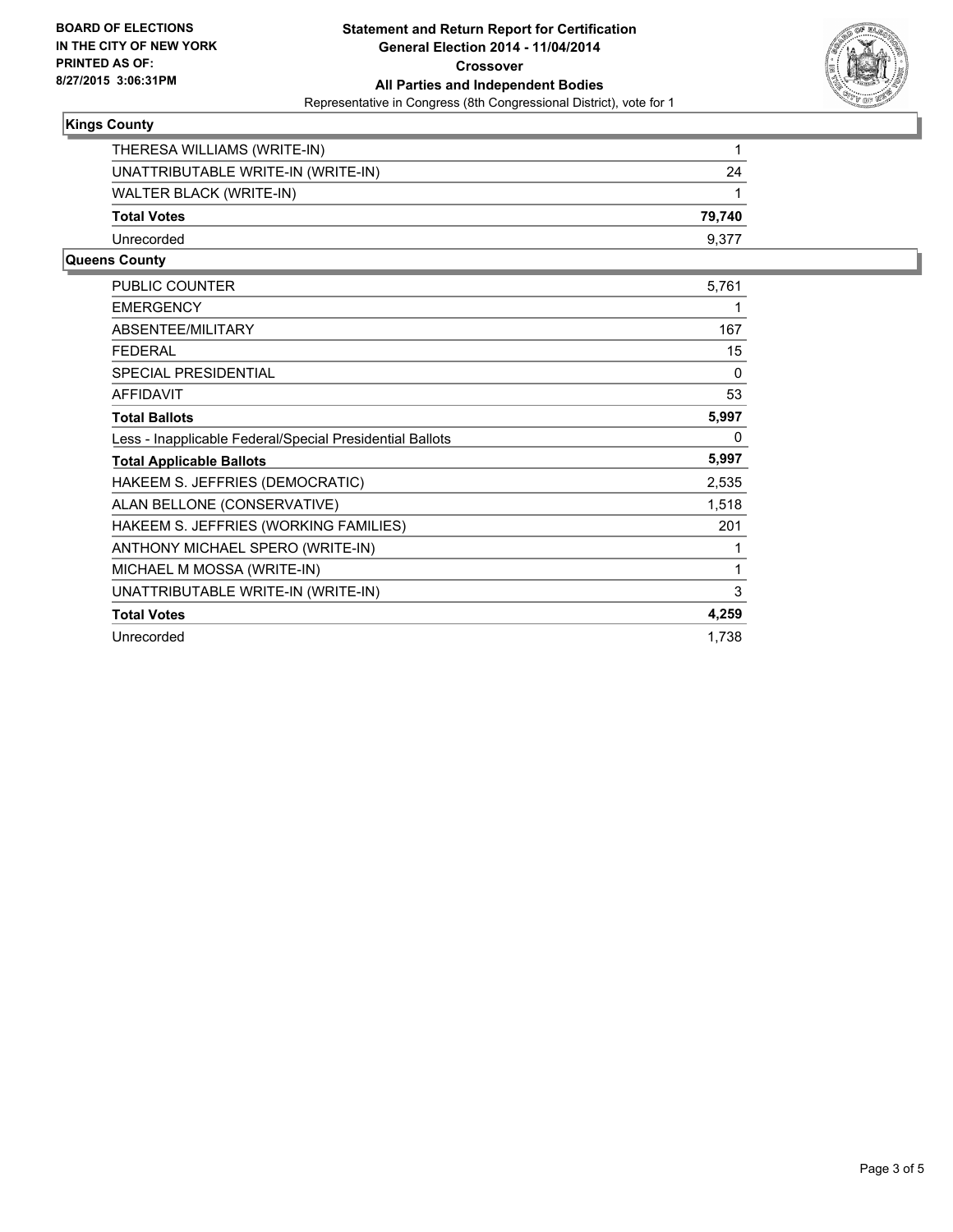

# **Total for Representative in Congress (8th Congressional District)**

| <b>PUBLIC COUNTER</b>                                    | 91,642       |
|----------------------------------------------------------|--------------|
| EMERGENCY                                                | 12           |
| ABSENTEE/MILITARY                                        | 1,743        |
| <b>FEDERAL</b>                                           | 230          |
| SPECIAL PRESIDENTIAL                                     | 0            |
| AFFIDAVIT                                                | 1,487        |
| Total Ballots                                            | 95,114       |
| Less - Inapplicable Federal/Special Presidential Ballots | 0            |
| <b>Total Applicable Ballots</b>                          | 95,114       |
| HAKEEM S. JEFFRIES (DEMOCRATIC)                          | 70,469       |
| ALAN BELLONE (CONSERVATIVE)                              | 6,673        |
| HAKEEM S. JEFFRIES (WORKING FAMILIES)                    | 6,786        |
| ANGUS FISCHER (WRITE-IN)                                 | 1            |
| ANNE BUSH (WRITE-IN)                                     | 2            |
| ANTHONY MICHAEL SPERO (WRITE-IN)                         | 1            |
| BARRY ELKAYAM (WRITE-IN)                                 | 1            |
| BRIAN T NOEL (WRITE-IN)                                  | 1            |
| CAT SMITH (WRITE-IN)                                     | 1            |
| CHARLES BARRON (WRITE-IN)                                | 3            |
| <b>COLIN BEAVEN (WRITE-IN)</b>                           | 1            |
| CONRAD TILLAND (WRITE-IN)                                | 1            |
| DANIL SLAVIN (WRITE-IN)                                  | $\mathbf{1}$ |
| DOMENIC M. RECCHIA JR. (WRITE-IN)                        | 2            |
| <b>GUILLAUME BUELL (WRITE-IN)</b>                        | 1            |
| JAMES BROWN (WRITE-IN)                                   | 1            |
| JAMES TILLMAN (WRITE-IN)                                 | 1            |
| JENIFER HEIMAN (WRITE-IN)                                | 1            |
| JORDAN MAMET (WRITE-IN)                                  | 1            |
| KAITLYN COHEN (WRITE-IN)                                 | 1            |
| KEN PEGULA (WRITE-IN)                                    | 1            |
| KIERA MUGGENBURG (WRITE-IN)                              | 1            |
| LETRTICE JAMOS (WRITE-IN)                                | 1            |
| LUMUMBA BANDELE (WRITE-IN)                               | 1            |
| MICHAEL M MOSSA (WRITE-IN)                               | 1            |
| MICHAEL MADDOX (WRITE-IN)                                | 1            |
| NOAH SINGMAN (WRITE-IN)                                  | 1            |
| OLANIKE ALABI (WRITE-IN)                                 | 1            |
| OM BOGIE (WRITE-IN)                                      | 1            |
| PETER M. BESSADA (WRITE-IN)                              | 1            |
| RALPH NADER (WRITE-IN)                                   | 3            |
| ROGER WAREHAM (WRITE-IN)                                 | 1            |
| RUSSEL E. GALLO (WRITE-IN)                               | 1            |
| SEAN PATRIC MALONEY (WRITE-IN)                           | 1            |
| SOURAV SEN (WRITE-IN)                                    | 1            |
| STEPHAWE F. ADAM (WRITE-IN)                              | 1            |
| STEPHEN BISAGN (WRITE-IN)                                | 1.           |
|                                                          |              |